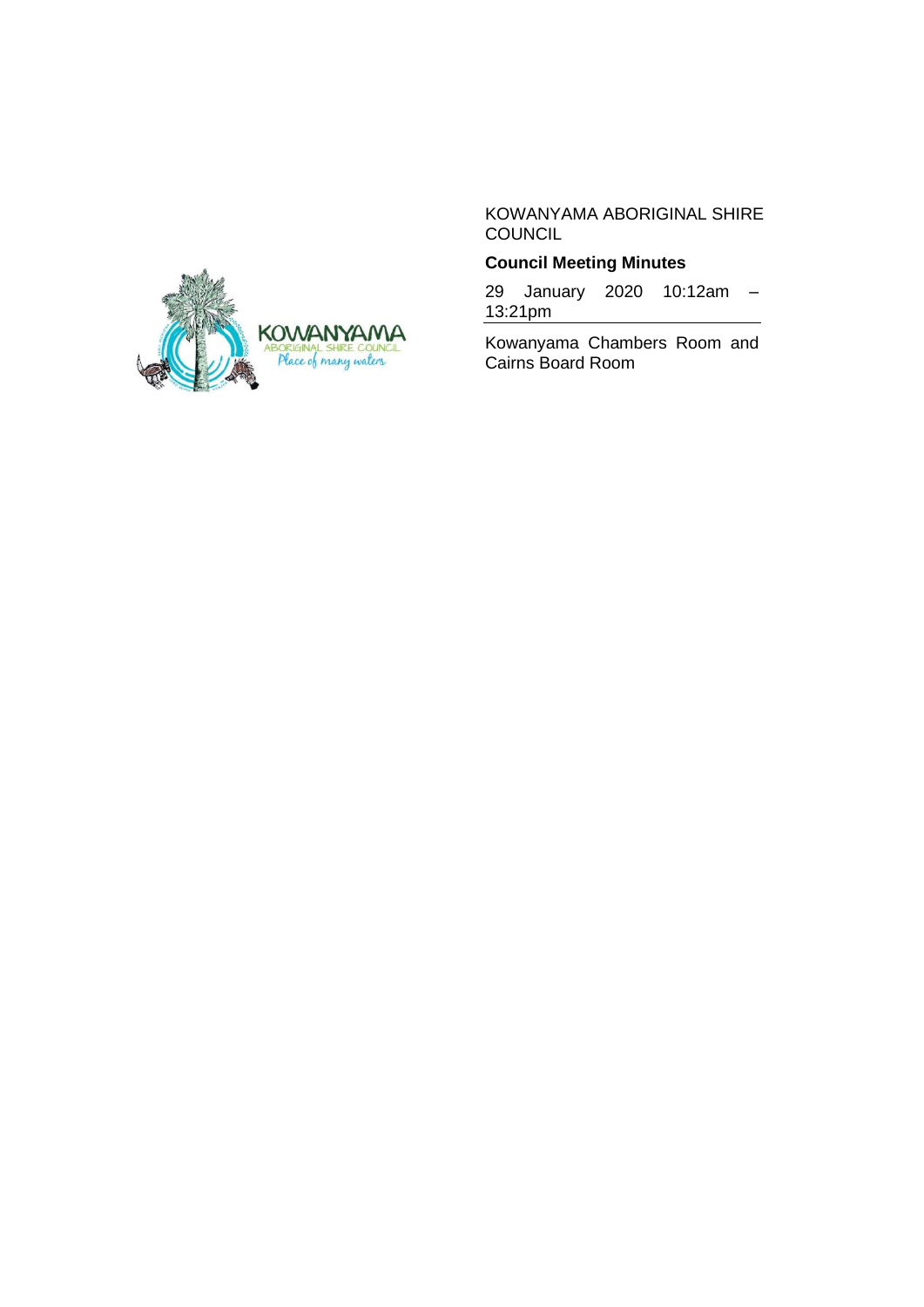# **Present:**

# **Councillors**

Mayor Michael Yam (Chair) – Kowanyama Boardroom Cr Territa Dick (Deputy Mayor) – Kowanyama Boardroom Cr Aaron Teddy (Councillor) – Kowanyama Boardroom Cr John Fry (Councillor) – Kowanyama Boardroom Cr Wendy Wust (Councillor) – Cairns Boardroom

# **Executive**

Gary Uhlmann, Chief Executive Officer

Andrew Hay, Executive Manager Finance (EMF) – Cairns Boardroom

Kevin Bell, Executive Manager Community Services, (EMCS) – Kowanyama Chambers

Jacqui Cresswell, A/Executive Manager Infrastructure Works Projects, (A/EMIWP) – Cairns Boardroom

Chris Delaney, Executive Manager Human Resources (EMHR) – Kowanyama Chambers

# **Apologies**

Katherine Wiggins, Executive Manager Governance and Operations (EMGO) – Cairns Boardroom

# **Other**

# **1) Welcome & Apologies**

The Mayor welcomed Councillors to the meeting.

# **3) Minutes from Previous Council Meetings**

| <b>RESOLUTION - Minutes</b>                                                  | <b>Moved Cr Fry</b>                            |
|------------------------------------------------------------------------------|------------------------------------------------|
| Minutes from Council Meeting 19 <sup>h</sup> December, 2019                  | <b>Seconded Cr Yam</b>                         |
| <b>Minutes</b><br>That the above minutes be adopted as true and<br>accurate. | <b>All In Favour</b><br><b>MOTION CARRIED:</b> |

# **4) Action Items from Council Meeting**

a) Mr Uhlmann presented the actions from the December Council meeting.

b) Mr Uhlmann presented the "All Current Action Items".

Councillors went through action items from previous meetings. No questions or comments were made on the outstanding items on the Register. Executive Team will continue working on the outstanding items to make sure that they are actioned in a timely manner.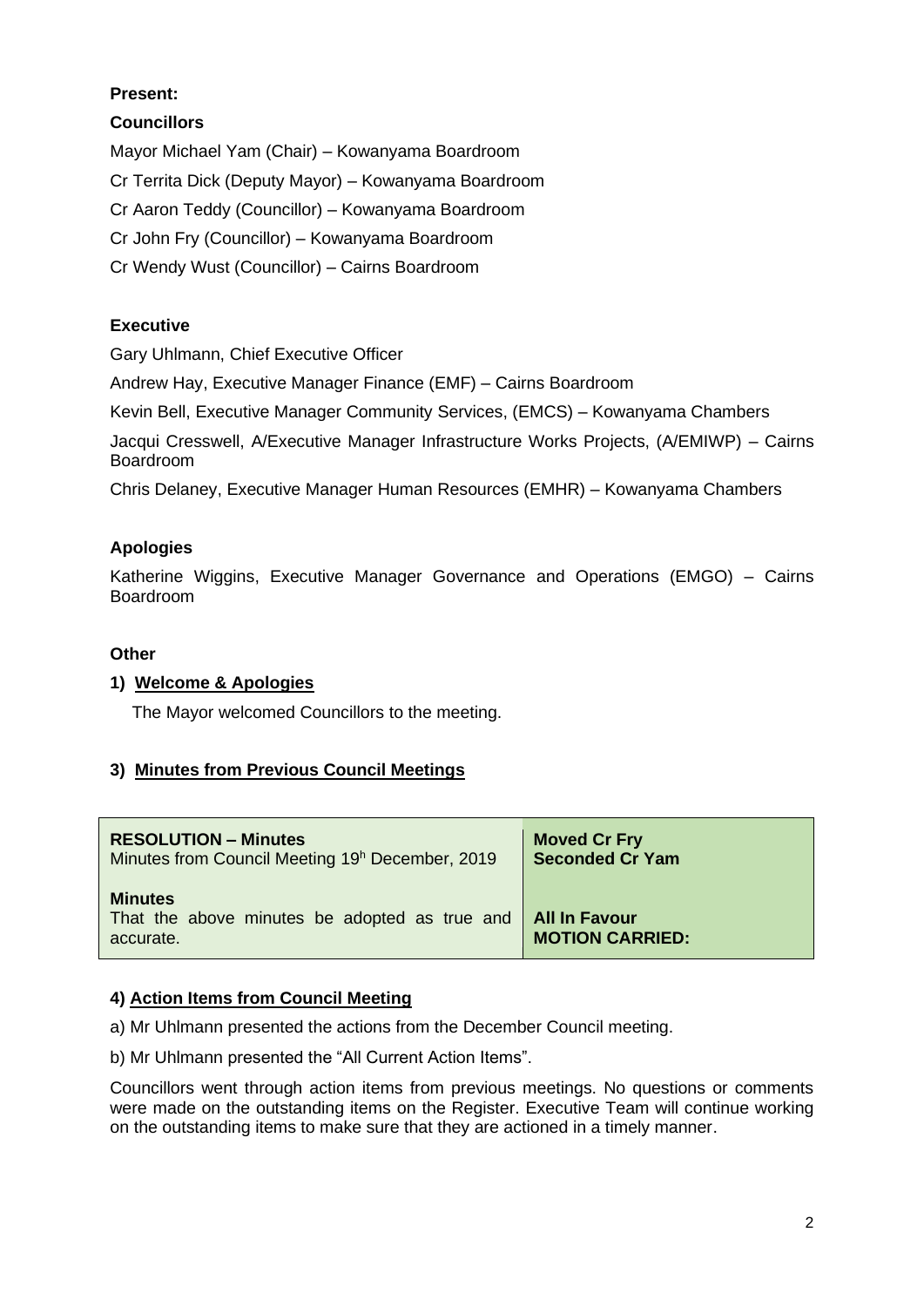Mr Hay reminded councillors about training for the upcoming elections and reminded that community notices should be reiterated to community members so they are able to complete the training if they wish to run for Mayor or Council.

*Cr Dick entered meeting 10:34* 

# **5) Departmental Updates**

## **CEO Update**

- Hinterland has withdrawn its services from Kowanyama and Pormpuraaw
- A number of concerns have been raised about the current services being provided by **Skytrans**
- CEO and A/EMIPW meeting with other airlines next week to discuss possible supplementary service options
- Our infrastructure delivery programs particularly Roads, BAS and ICCIP are progressing very well
- Our Council is the first Council on the Cape to successfully deliver its TIDS roads program and one of the first in all communities in QLD.
- There is currently a focus on reviewing and improving the operations of our business enterprises
- Arrangements have been established to better coordinate the resources of the Parks & Gardens area, the Rangers and the Roads crew for the benefit of the community
- Arrangements are planned for better coordination and cross training between the Rangers, SES, and the Volunteer Fire Brigade
- This year the Council will be strongly focussing on the outcomes required by community in the various areas such as health, law & order, and education
- A stronger coordination process between all service providers will be established to maximise the benefit of all federal and state monies for community
- Increasing number of people from Aurukun with 45 Aurukun residents registered at the clinic currently.

# **Action Item**

EMCS to update Council at the next meeting regarding Aurukun residents in Kowanyama.

*Cr Dick left 11:01 Cr Dick entered meeting 11:05*

*Cr Fry left 11:02 Cr Fry entered 11:03* 

# **Finance**

Mr Hay provided a monthly update for Finance.

Key points from the December 2019 YTD report are as follows:

- net result is a \$464k deficit
- actual net income is \$10,753
- actual expenditure is \$14,087
- Untied Cash Funds balance is \$5,364k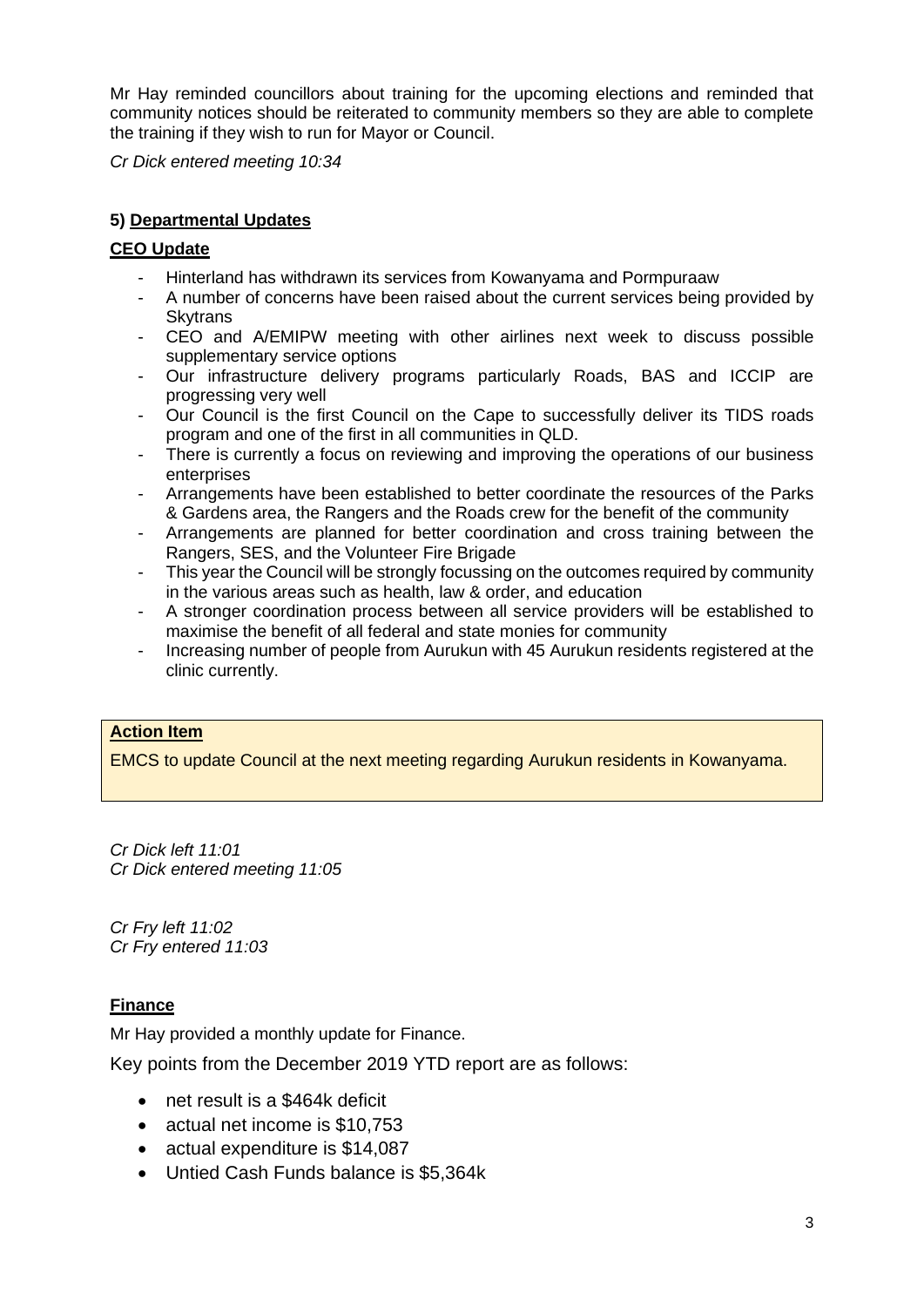### **Governance and Operations**

Mr Uhlmann provided the monthly update for Governance and Operations.

The Local Government Election is due to be held on 28 March 2020. Legislation places limits during the caretaker period before quadrennial local government elections on publishing election material and making major policy decisions. This ensures that there are no significant policy decisions made near the end of a council term that bind future elected councils. It is likely that the caretaker period will commence on 22 February.

### **Training**

The Department of Local Government, Racing and Multicultural Affairs have confirmed that they will provide "So you want to be a councillor" training on Thursday 13 February.

### **410 Arwin Amay Street**

Following discussions at the December 2019 council meeting, we have entered into a temporary lease with the tenants at 410 Arwin Amay Street and have written to the Department of Public Works and Housing to request that the property be moved to the social housing register.

#### **Audit and Risk Committee**

The next audit and risk committee is scheduled for 3 February 2020.

#### **Records Management Officer**

Our records management officer position is currently vacant and the position has been advertised.

### **Community Services**

Mr Bell provided a monthly update for Community Services.

A number of services continued to run throughout the council closure period.

**Aged Care** – ran services everyday throughout the Christmas period. The Kup Murri to celebrate Christmas was a great success, a big thank you to the Rangers and Rise for supporting us.

**Womens Meeting Place –** hosted 2 group meetings in Dec, which didn't have the desired numbers attend. EMCS is working with them to finalise the specification for the purchase of a 4 wheel drive bus.

**Family Engagement Officer –** has played a key role in connecting our community with the Airforce Christmas Drop and Councils Christmas event which saw over 200 young people receive gifts from Santa. Our Family Engagement Officer oversaw school holiday workshop and programs, Dee's deportment and Grooming was a success with the ladies and young girls whom participated.

*Cr Dick left 11:38 Cr Dick entered meeting 11:47*

**Centrelink –** our agents continue to provide support to the community.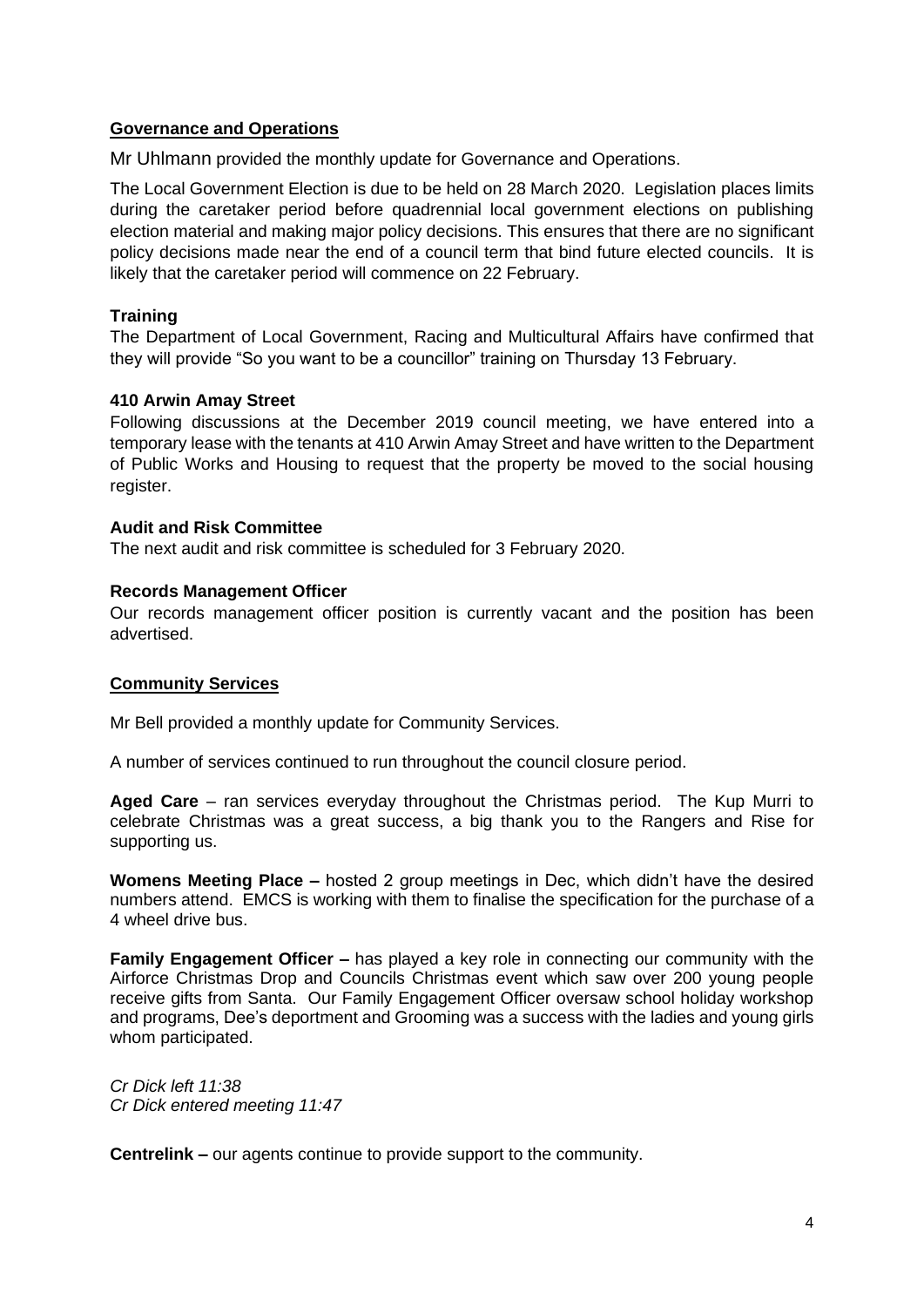**Sport Recreation and Youth Engagement/Playgroup** – lots of engagement with youth and families throughout December. The big one being the Council Christmas Event, which saw big numbers of community coming down to enjoy the BBQ, presents for the kids and photos with Santa.

**Post Office –** EMCS and EMHR looking to recruit and train more assistants through peak times.

**NDIS –** Currently have 9 participants and 4 for QCSS. Received 29 Access forms, and 5 referrals. Have received 2 compliments and 0 complaints. Zero incidents involving staff or participants. Wifi continues to be an issue. Service mapping has been completed for the Cape, next meeting TBA.

**RIBS Radio –** working to better utilise the community radio for the benefit of community and to lock in timeslots for live radio and pre-recorded messages around to promote what's happening in Kowanyama.

**Community Police –** continue to provide support through December with any issues or connecting community to relevant services.

# **Action Item**

EMCS to report back to council on scheduling for pool with opening hours, down time and rules (eg. For under 7's)

### **Infrastructure Works & Projects**

Ms Cresswell provided a monthly update for Infrastructure Works and Projects.

**Works – Roads/Rangers/Parks and Gardens -** The rangers were proactive in getting bush tucker for the Aged Care Christmas party in December and are currently working alongside the road and parks and garden crews to remove bulky items from yards for pre-cyclone clean up. The rangers are also working on weed eradication throughout the town.

**Works - Building Services -** December saw the commencement of the painting program for QBuild along with the carport program. Currently the department has 8 upgrade works to be completed during the wet season. 35 R&M work orders were received in December with 31 of those completed during the month.

**Airport –** The wonderful new airport terminal is now operational and many positive comments have been received from visitors. There are a few minor final defects with the new terminal which are still to be addressed by the builders. Notably this month was the withdrawal of Hinterland services from Kowanyama, this has resulted in a slight increase in charter flights and RFDS Clinic runs.

The airport refueling truck is still experiencing problems and has been made a priority for the new workshop mechanic.

**Essential Services -** Testing of upgrades to the water treatment plant are continuing resulting in short water outages. New chlorinators are not working as efficiently as expected due to large amounts of sludge at the bottom of the reservoirs, a variation to ICCIP funding has been requested to cover these costs.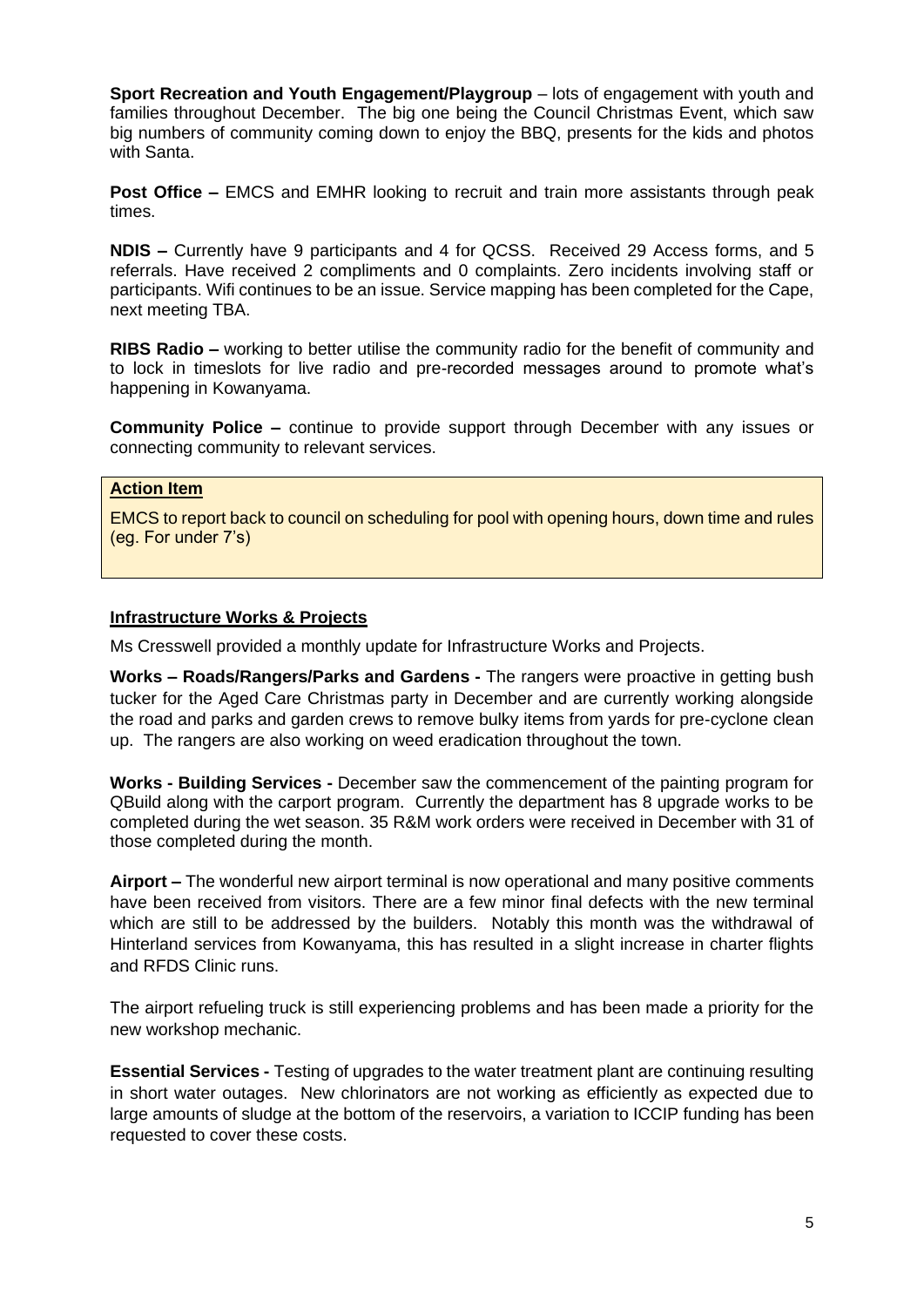**Electrical –** *Disaster Management initiatives –*The iTerra satellite system and upgraded electrical works to switchboards/generators are complete, in readiness for the upcoming cyclone season.

**Workshop** – The new workshop manager Rick Mitchell commenced work 13 January, Council are still trying to find a qualified mechanical assistant for Rick for a short period to enable works to be brought up to date.

### **Action Item**

A/EMIPW to arrange for grid near dump to be fixed as it doesn't have markers and is narrower than the road

#### **Human Resources (EMHR)**

Ms Delaney presented the report:

Staff numbers are currently 130 with 3 advertised vacancies and nil Workers Compensation Claims.

- Current vacancies:
	- o Records Officer advertised
	- o Essential Services Traineeship advertised
	- o NDIS and Disability Support Worker advertised
	- $\circ$  EMRIES reviewing
	- o Business Enterprises Manager *– reviewing*
	- o Groundsperson Swimming Pool and Recreation Precinct –*reviewing*
	- o Parks and Gardens Coordinator *Gaven Young commenced 02/12/2019*
	- o Land, Sea and Environment Manager *Scott Olds commenced 09/12/2019*
- Training:
	- o Food Safety training completed with staff in Bakery and Blue Café (*Mandatory requirement of working in these areas)*
	- o Snake Handling Training Rangers, Parks and Gardens, Roads Crew and Airport Staff (awaiting *confirmation of dates*)

#### **Action Item**

EMF to provide funds to renovate old HR house

# **Action Item**

CEO and EMHR prepare and distribute a "Notice to tidy yard" for houses with mess in yards

*Cr Fry left 11:57 Cr Fry returned 12:06*

#### **Lunch: 12:10 Resumed: 12:53**

*Apologies from Mayor who stepped out Mayor returned 12:58*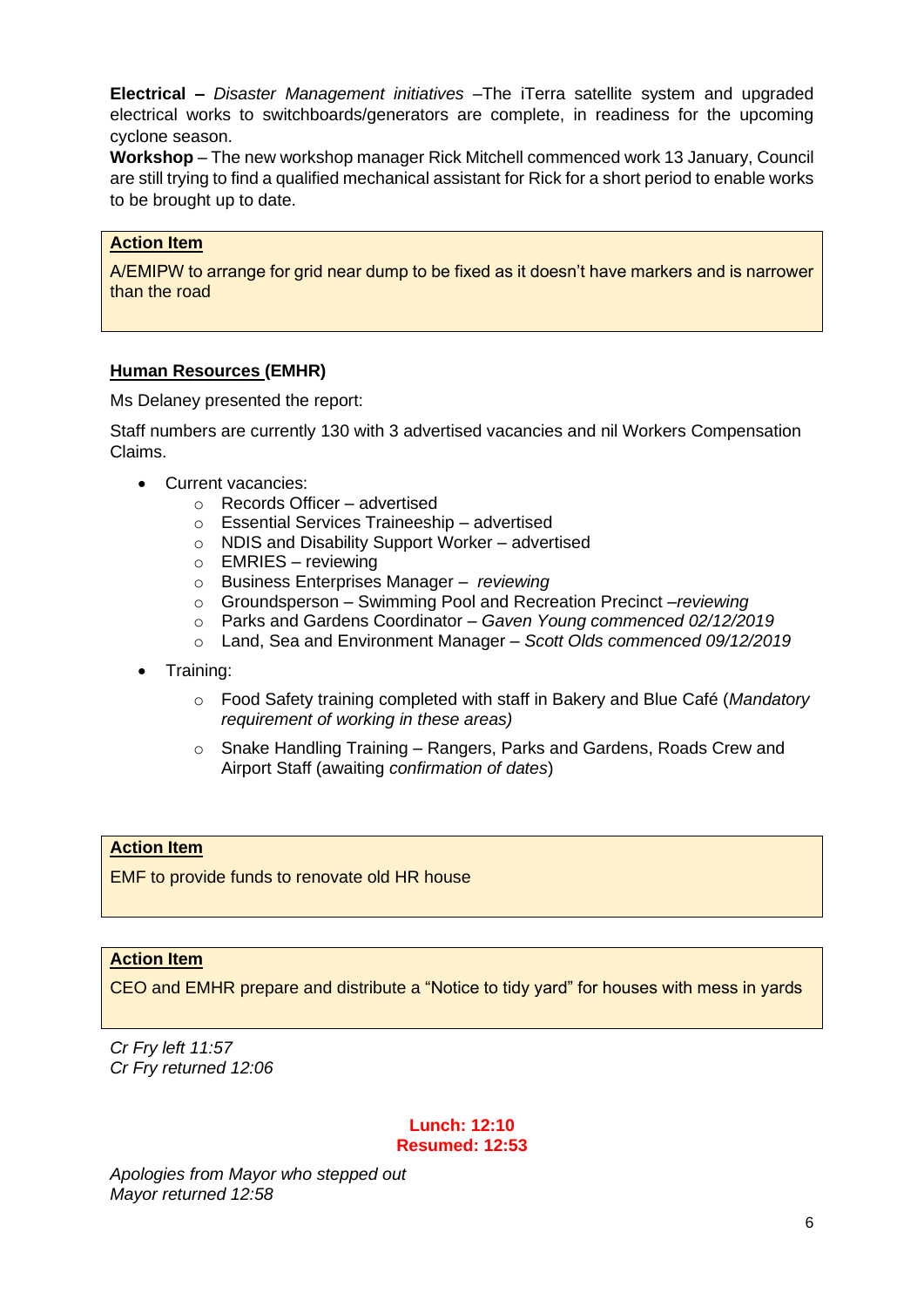# **6) Agenda Reports**

### **a) Procurement Policy – New Delegations – EMF**

Mr Hay presented the report:

Our current Procurement Policy includes a section to detail the council officers who hold a purchasing delegation. This resolution to add two new delegations being:

Essential Service Manager- \$5000.00

No other changes have occurred to the Policy and all standing procedures are maintained and managed by the Purchasing Manager and Executive Manager Finance.

| <b>RESOLUTION - That Council endorse Essential</b> | <b>Moved: Cr Wust</b>                |
|----------------------------------------------------|--------------------------------------|
| Services Manager delegation of \$5000.00 to bring  | Seconded: Cr Dick                    |
| in line with the other line managers               | <b>MOTION CARRIED: All in favour</b> |

### **b) Climate Emergency (EMGO)**

Mr Uhlmann presented the report.

In June 2019, the Australian Local Government Assembly (ALGA), at their annual general meeting, called on the federal government to declare an emergency and create a \$10b fund to help local councils build resilience of their communities.

To date 740 jurisdictions around Australia and internationally have made declarations of a climate emergency to send a strong message to governments that action on climate change must be taken now.

At the Torres and Cape Indigenous Council Alliance (TCICA) meeting 6-7 November it was stated that the LGAQ is encouraging councils to consider making a declaration of their own.

Whilst Kowanyama may not be under immediate threat, there is a potential for our community to be further impacted by drought, fire and flooding. We are also concerned about our local government friends in coastal communities that may be more directly impacted.

| <b>RESOLUTION - That Council:</b>         | <b>Moved: Cr Dick</b><br><b>Seconded: Cr Yam</b> |
|-------------------------------------------|--------------------------------------------------|
| • Recognise the significant importance of | <b>MOTION CARRIED:</b>                           |
| the pristine Kowanyama natural            | All in favour                                    |